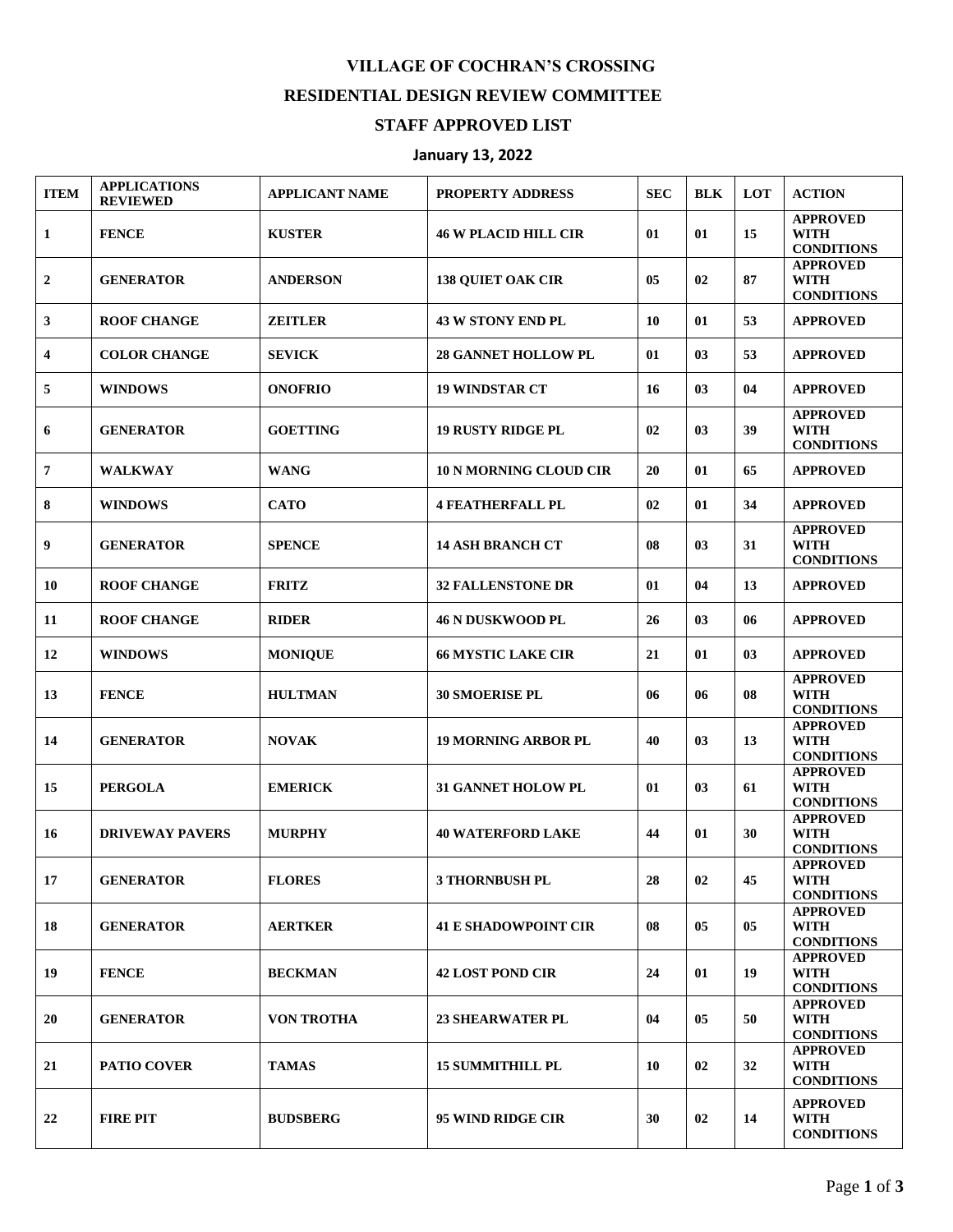| 23 | <b>PATIO</b>           | <b>BUDSBERG</b>    | 95 WIND RIDGE CIR            | 30 | 02             | 14  | <b>APPROVED</b><br><b>WITH</b><br><b>CONDITIONS</b> |
|----|------------------------|--------------------|------------------------------|----|----------------|-----|-----------------------------------------------------|
| 24 | <b>ARTIFICIAL TURF</b> | <b>BUDSBERG</b>    | 95 WIND RIDGE CIR            | 30 | 02             | 14  | <b>APPROVED</b><br><b>WITH</b><br><b>CONDITIONS</b> |
| 25 | <b>WOOD DECK</b>       | <b>BULL</b>        | <b>35 DOVETAIL PL</b>        | 18 | 02             | 13  | <b>APPROVED</b><br><b>WITH</b><br><b>CONDITIONS</b> |
| 26 | <b>TRELLIS</b>         | <b>BULL</b>        | <b>35 DOVETAIL PL</b>        | 18 | 02             | 13  | <b>APPROVED</b><br><b>WITH</b><br><b>CONDITIONS</b> |
| 27 | <b>COLOR CHANGE</b>    | <b>LAHIRI</b>      | <b>11 MAPLE LOFT PL</b>      | 38 | 02             | 07  | <b>APPROVED</b>                                     |
| 28 | <b>COLOR CHANGE</b>    | <b>KUSTER</b>      | <b>46 W PLACID HILL CIR</b>  | 01 | 01             | 15  | <b>APPROVED</b>                                     |
| 29 | <b>SIDING CHANGE</b>   | <b>KUSTER</b>      | <b>46 W PLACID HILL CIR</b>  | 01 | 01             | 15  | <b>APPROVED</b>                                     |
| 30 | <b>GENERATOR</b>       | <b>MOORE</b>       | <b>6 WINDLEDGE PL</b>        | 18 | 02             | 30  | <b>APPROVED</b><br><b>WITH</b><br><b>CONDITIONS</b> |
| 31 | <b>FENCE</b>           | <b>BIENVENU</b>    | <b>30 PLUM BLOSSOM PL</b>    | 29 | 01             | 37  | <b>APPROVED</b>                                     |
| 32 | <b>WINDOWS</b>         | <b>BORINSKI</b>    | <b>16 CAT FEET CT</b>        | 01 | 0 <sub>3</sub> | 153 | <b>APPROVED</b>                                     |
| 33 | <b>ROOF CHANGE</b>     | <b>DE ALBA</b>     | <b>9 CAT FEET CT</b>         | 03 | 03             | 154 | <b>APPROVED</b>                                     |
| 34 | <b>FENCE</b>           | <b>BESSIERE</b>    | <b>2 E INDIAN SAGE CIR</b>   | 12 | 0 <sub>3</sub> | 08  | <b>APPROVED</b>                                     |
| 35 | <b>WINDOWS</b>         | <b>MCINTOSH</b>    | <b>95 S MEADOWMIST CIR</b>   | 33 | 04             | 27  | <b>APPROVED</b>                                     |
| 36 | <b>GENERATOR</b>       | <b>SCHILDHAUER</b> | <b>279 N SILVERSHIRE CIR</b> | 43 | 02             | 19  | <b>APPROVED</b><br><b>WITH</b><br><b>CONDITIONS</b> |
| 37 | <b>GENERATOR</b>       | <b>KARCH</b>       | <b>15 GREY BIRCH PL</b>      | 12 | 02             | 20  | <b>APPROVED</b><br><b>WITH</b><br><b>CONDITIONS</b> |
| 38 | <b>COLOR CHANGE</b>    | <b>JUBECK</b>      | <b>86 S COBLLE BILL PL</b>   | 06 | 03             | 52  | <b>APPROVED</b>                                     |
| 39 | <b>GENERATOR</b>       | <b>DRACHMAN</b>    | 8 IVY POND PL                | 45 | 02             | 10  | <b>APPROVED</b><br><b>WITH</b><br><b>CONDITIONS</b> |
| 40 | <b>COLOR CHANGE</b>    | <b>BESSIERRE</b>   | <b>2 E INDIAN SAGE CIR</b>   | 12 | 03             | 08  | <b>APPROVED</b>                                     |
| 41 | <b>COLOR CHANGE</b>    | <b>LOMBARDI</b>    | <b>11 GALLANT OAK PL</b>     | 41 | 02             | 55  | <b>APPROVED</b>                                     |
| 42 | <b>GENERATOR</b>       | <b>LOTTS</b>       | <b>42 BRIDGEBERRY PL</b>     | 22 | 02             | 14  | <b>APPROVED</b><br><b>WITH</b><br><b>CONDITIONS</b> |
| 43 | <b>FENCE</b>           | <b>FARRELL</b>     | <b>110 GOLDEN SHADOW CIR</b> | 04 | 05             | 08  | <b>APPROVED</b><br><b>WITH</b><br><b>CONDITIONS</b> |
| 44 | <b>COLOR CHANGE</b>    | <b>KIRKENDALL</b>  | <b>3 W STONY END PL</b>      | 31 | 03             | 11  | <b>APPROVED</b>                                     |
| 45 | <b>COLOR CHANGE</b>    | <b>TIBBETTS</b>    | <b>69 E MISTYBREEZE CIR</b>  | 01 | 05             | 12  | <b>APPROVED</b>                                     |
| 46 | <b>ROOM ADDITION</b>   | <b>HALPHEN</b>     | <b>106 E SHADOWPOINT CIR</b> | 08 | 03             | 15  | <b>APPROVED</b><br><b>WITH</b><br><b>CONDITIONS</b> |
| 47 | <b>FIREPIT</b>         | <b>BUDISA</b>      | <b>39 AUTUMN CRESCENT</b>    | 09 | 03             | 14  | <b>APPROVED</b><br><b>WITH</b><br><b>CONDITIONS</b> |
| 48 | <b>RETAINING WALL</b>  | <b>BUDISA</b>      | 39 AUTUMN CRESCENT           | 09 | 03             | 14  | <b>APPROVED</b>                                     |
| 49 | <b>DECK</b>            | <b>BUDISA</b>      | <b>39 AUTUMN CRESCENT</b>    | 09 | 03             | 14  | <b>APPROVED</b><br><b>WITH</b><br><b>CONDITIONS</b> |